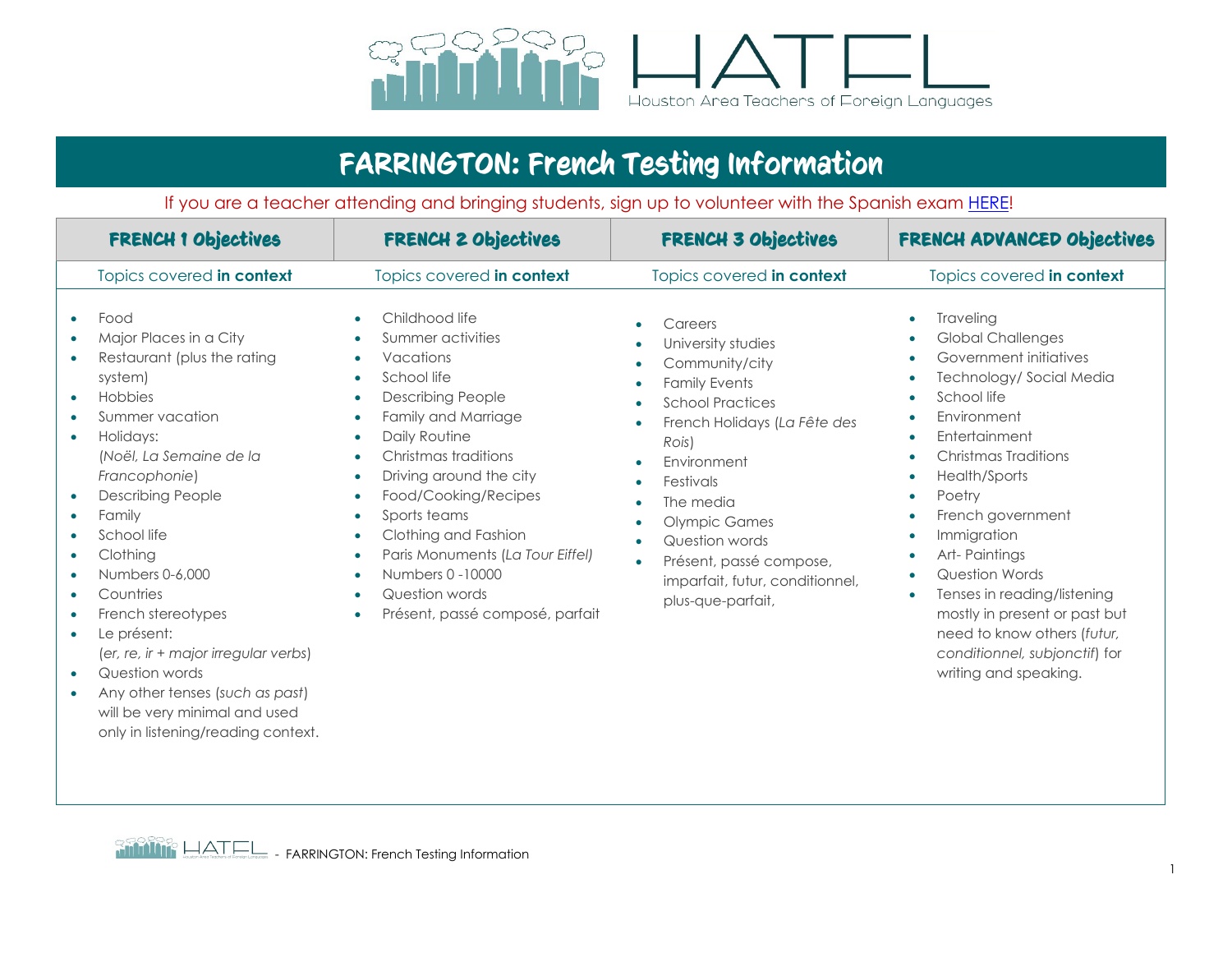| <b>FRENCH 1 Objectives</b>                                                                                                                                                                                                                                      | <b>FRENCH 2 Objectives</b>                                                                                                                                                                                                                                                                  | <b>FRENCH 3 Objectives</b>                                                                                                                                                                                                                                    | <b>FRENCH ADVANCED Objectives</b>                                                                                                                                                                                                                                                                         |  |
|-----------------------------------------------------------------------------------------------------------------------------------------------------------------------------------------------------------------------------------------------------------------|---------------------------------------------------------------------------------------------------------------------------------------------------------------------------------------------------------------------------------------------------------------------------------------------|---------------------------------------------------------------------------------------------------------------------------------------------------------------------------------------------------------------------------------------------------------------|-----------------------------------------------------------------------------------------------------------------------------------------------------------------------------------------------------------------------------------------------------------------------------------------------------------|--|
| <b>INTERPRETIVE READING / LISTENING</b><br>(40 questions total)                                                                                                                                                                                                 | <b>INTERPRETIVE READING / LISTENING</b><br>(40 questions total)                                                                                                                                                                                                                             | <b>INTERPRETIVE READING / LISTENING</b><br>(40 questions total)                                                                                                                                                                                               | <b>INTERPRETIVE READING / LISTENING</b><br>(40 questions total)                                                                                                                                                                                                                                           |  |
| <b>Informational Texts</b> - Short passages,<br>mostly in present tense with many<br>cognates and can include topics<br>above.<br><b>Recommendations for practice:</b><br>Reading and listening short<br>informational texts from news and<br>cultural sources. | <b>Informational Texts</b> - Short passages,<br>mostly in present tense but could be in<br>past as well and some cognates and<br>can include topics above.<br><b>Recommendations for practice:</b><br>Reading and listening short<br>informational texts from news and<br>cultural sources. | <b>Informational Texts</b> - Short passages,<br>could be present or past or future and<br>could include topics above.<br><b>Recommendations for practice:</b><br>Reading and listening short<br>informational texts from news and<br>cultural sources.        | <b>Informational Texts - short passages</b><br>that could include topics above<br><b>Recommendations for practice:</b><br>Reading and listening short<br>informational texts from news and<br>cultural sources.                                                                                           |  |
| <b>EXAMPLES OF WEBSITES:</b>                                                                                                                                                                                                                                    |                                                                                                                                                                                                                                                                                             |                                                                                                                                                                                                                                                               |                                                                                                                                                                                                                                                                                                           |  |
| Adopted textbook informational text resources:<br>www.lingua.com<br>https://www.lemonde.fr/<br>https://fr.yahoo.com/                                                                                                                                            | https://apprendre.tv5monde.com/fr                                                                                                                                                                                                                                                           | https://www.leparisien.fr/<br>https://www.tf1.fr/programmes-<br>tv/infos-mag-et-sport<br>https://savoirs.rfi.fr/en                                                                                                                                            |                                                                                                                                                                                                                                                                                                           |  |
| PRESENTATIONAL WRITING:                                                                                                                                                                                                                                         |                                                                                                                                                                                                                                                                                             |                                                                                                                                                                                                                                                               |                                                                                                                                                                                                                                                                                                           |  |
| • Describe in the present tense.<br>(May include other tenses if<br>familiar)                                                                                                                                                                                   | • Students will choose one topic out<br>of several given.<br>• Describe in present tense.<br>• Describe in the perfect tense.<br>(passé composé)<br>• Describe in imperfect tense.<br>(imparfait)                                                                                           | Give advice to someone about a<br>$\bullet$<br>familiar topic. (Could use<br>conditional tense or other familiar<br>tenses.)<br>Present a plan for change on a<br>familiar topic while including<br>conditional and future tenses.<br>(conditionnel et futur) | • State a viewpoint with supporting<br>evidence on a school, community,<br>or world issue across major time<br>frames.                                                                                                                                                                                    |  |
| PRESENTATIONAL SPEAKING:                                                                                                                                                                                                                                        |                                                                                                                                                                                                                                                                                             |                                                                                                                                                                                                                                                               |                                                                                                                                                                                                                                                                                                           |  |
| Time: 3 minutes to prepare, 3 minutes<br>to speak                                                                                                                                                                                                               | Time: 3 minutes to prepare, 3 minutes<br>to speak                                                                                                                                                                                                                                           | Time: 4 minutes to prepare, 3 minutes<br>to speak                                                                                                                                                                                                             | Time: 4 minutes to prepare, 3 minutes<br>to speak                                                                                                                                                                                                                                                         |  |
| • Describe in the present tense.<br>(May include other tenses if familiar)                                                                                                                                                                                      | • Describe in imperfect or perfect.<br>(imparfait ou passé composé)<br>Other time frames may be included<br>if familiar.                                                                                                                                                                    | • Describe or state preferences in the<br>future.<br>• Narrate an event in the past using<br>mostly perfect and imperfect.<br>(passé composé et imparfait) and<br>other time frame if needed.                                                                 | • State advantages and<br>disadvantages of school,<br>community, and world practices.<br>• Compare and contrast something<br>about my life, activities, events, and<br>other social experiences across<br>major time frames.<br>• State a viewpoint with supporting<br>evidence across major time frames. |  |